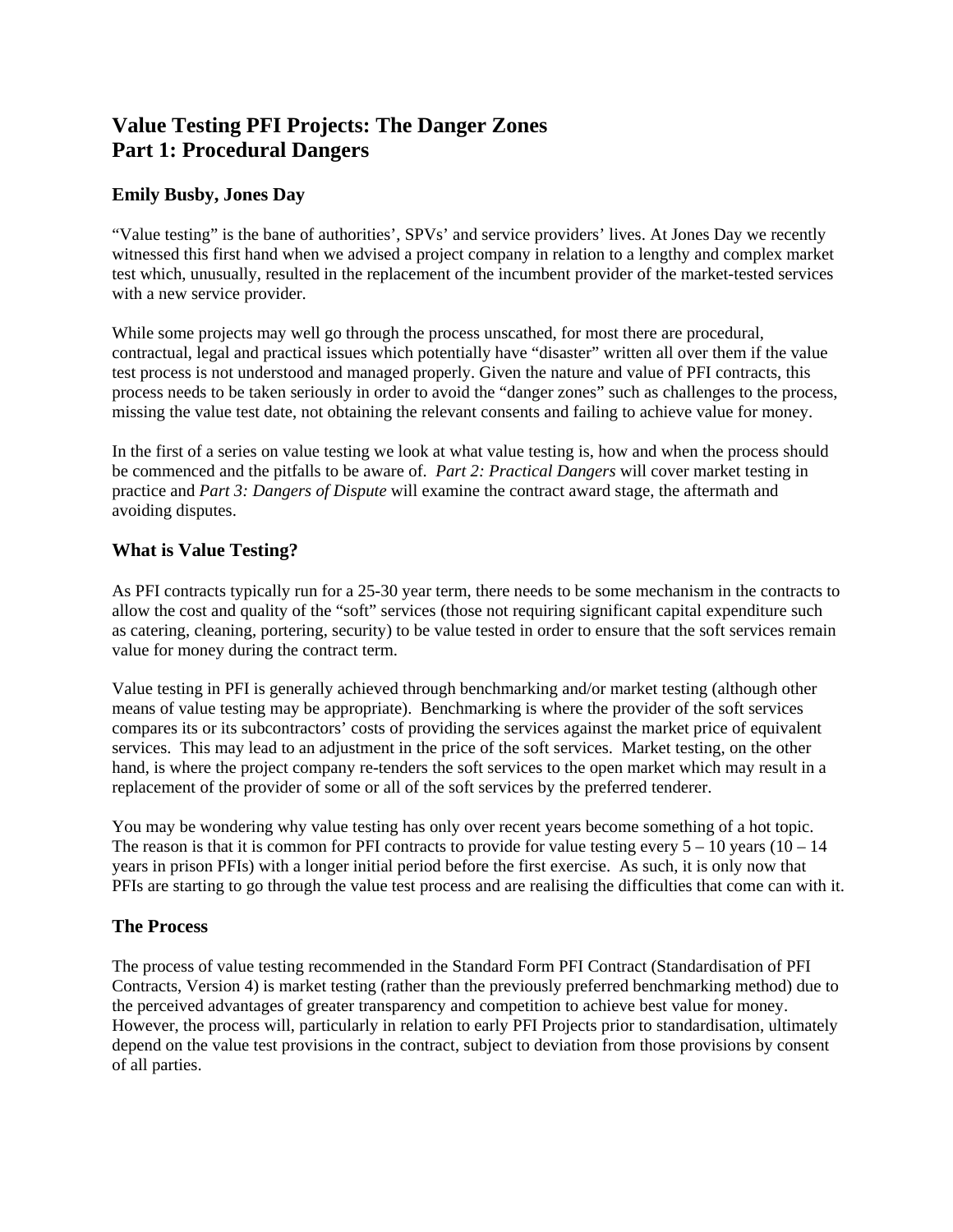The value test process is usually the responsibility of, and run by, the project company. The key is to plan, and plan early. As will become clear in this series, there can be a lot to do during this process and more often than not, time is grossly underestimated. The average duration of the value testing exercise reported by Partnerships UK in its *Value Tested Projects Report* is 12 months for the accommodation and health sectors and just under 10 months for the education sector. However, if service variations are required and/or any difficulties are envisaged (such as an uncooperative incumbent soft services provider) it would be sensible to allow even more time than this in order to ensure that the Value Test Date is met.

#### **Benchmarking**

One of the major drawbacks of benchmarking is the lack of detail on the benchmarking process found in many (particularly the early) contracts. Difficulties have tended to arise where it is unclear which services, or elements of services, are to be benchmarked; what they are to be benchmarked against (this is a fundamental problem where there are no benchmark partners available, as was the case in the *Bournemouth PFI Library* Project which was the first PFI library to undertake this process and comparisons could not accurately be made); and what the fall back position is if benchmarking is not suitable or the benchmarked price is not accepted by the Authority?

If the provisions are not clear or detailed enough, agree them at the outset to ensure, firstly, that there is no argument over the validity or applicability of the benchmarked results (particularly where the Authority does not have the right to audit the benchmarked data) and, secondly, you have a "Plan B" in order to avoid a stalemate situation where a benchmark price is not agreed but there are no other prescribed means of value testing. Such transparency should increase the chances of accurate and usable benchmark data being obtained, and therefore a greater chance of a benchmark price being agreed.

#### **Market Testing**

If there has been an unsuccessful benchmarking or the value test process in the contract provides for market testing only, the key to a successful market test is for the Project Company to constitute a market test team at the outset, involving representatives of the Authority authorised to make decisions, representatives of the project company and, if required, a technical adviser, and to devise a detailed market test plan with key milestones, including the Value Test Date as the longstop date.

#### *Fair and Transparent Procurement Process*

Although market tests are not subject to the public procurement rules, the process must still facilitate competition by being rigorous, equitable, transparent and allow for detailed feedback to be provided to unsuccessful bidders. With bid costs being significant on the larger contracts, if there is any scope for challenge on the grounds of unfairness, a lack of transparency or a perceived conflict of interest, the project company and the Authority could be exposed to a significant claim from a "disgruntled" bidder. By way of example, Bristol City Council was recently faced with the threat of a challenge by DC Leisure Management in relation to alleged flaws in the procurement process relating to a PFI project to construct a new £21 million leisure centre in Bristol. The issue was that DC Leisure's proposal to build a ten lane swimming pool was rejected during the tender process, but the same proposal by the successful bidder was accepted. It is understood that the matter was settled by Bristol City Council paying DC Leisure the sum of £800,000 in an out of court settlement.

#### *Conflicts of Interest*

The Project Company must also be alive to conflicts of interest which could put the fairness of the procurement process at risk. Where, as is common, the incumbent service provider, its shareholders or its